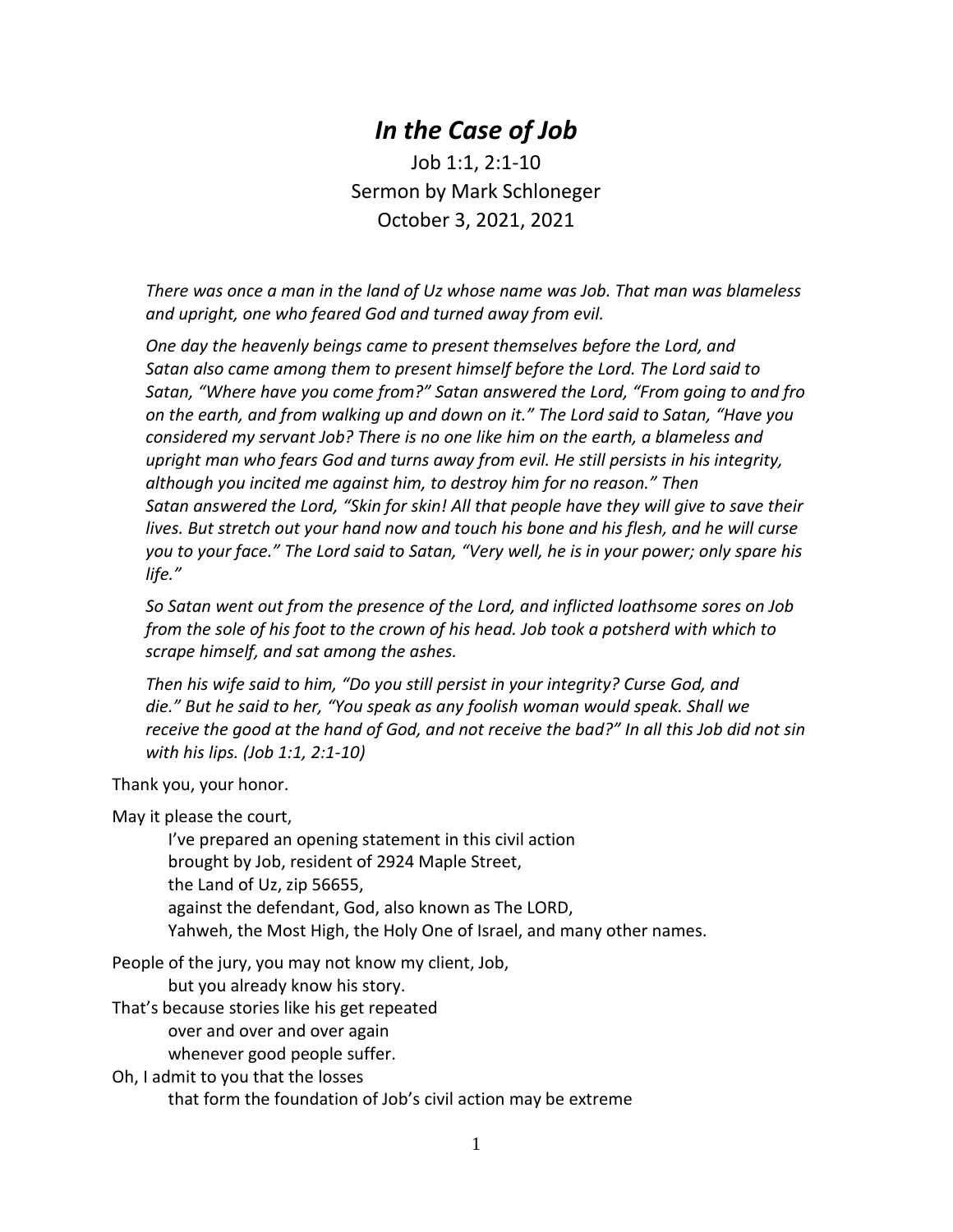in comparison to what most of us will experience. But, besides from that, his story is no different than yours. Sometime, if you haven't already,

you too will taste the suffering that Job knows well.

Sometimes, it comes very early in life,

when we are children, and it makes us grow up

more quickly than what we should have.

And we grieve the loss of childhood, of innocence.

But, most often, we don't realize the extent of our losses until we get older.

And then, it comes steadily for the rest of our years.

Our bodies weaken.

Our minds become forgetful.

A close friend betrays us.

A relationship falls apart.

A routine trip to the doctor ends up anything but routine.

A loved one dies.

And we want a do-over.

We want to turn off the pain, to erase what has happened,

to push the undo button on our lives like we do

with typos on our computers.

Yes, we know that our actions or inactions

play a part in the losses that we experience,

but we also know that our losses are not all the result of our own doing.

We are vulnerable.

We get hurt.

We experience pain.

We suffer.

The question is, who is responsible for this pain,

this suffering, this loss?

Who needs to answer for it?

That is why we are here today.

And I say "we" because – make no mistake --

Job is one of you, one of us.

This is Job's case, but it very well could have been a class action lawsuit.

With Job, we want answers.

With Job, we want order.

With Job, we want justice.

My friends of the jury, I ask you to look at Job, my client. Resist the urge to turn away from his sunken eyes,

his frail body, his skin covered with festering boils. I want you to look at him -- look at him --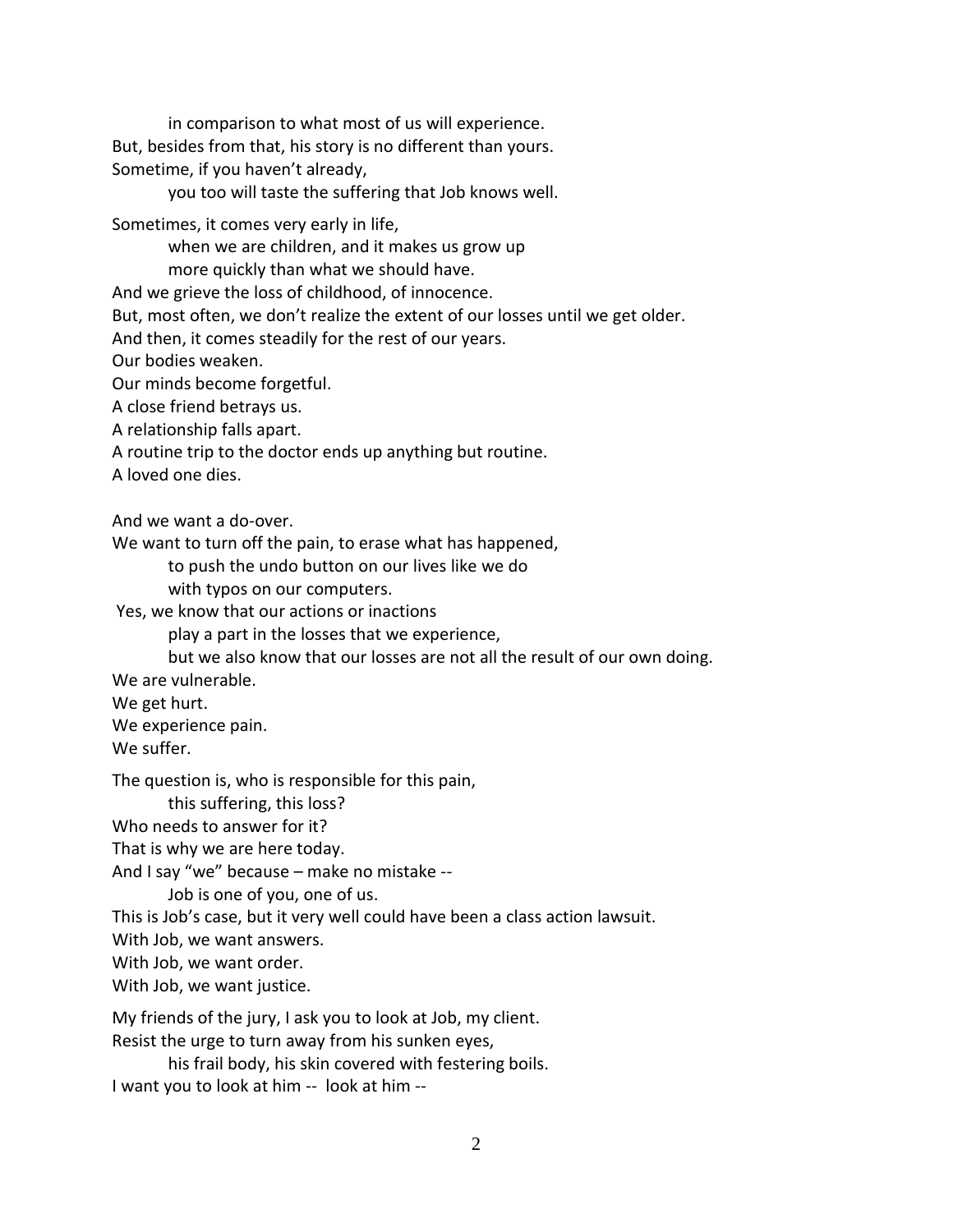when you hear about his grief, his losses, his despair, his pain, his worries. Who is Job? That's an appropriate question. Job is a righteous man. But don't be misled. This case is not about Job's identity – it's about God's. Who is God? That's the question that Job wants answered, yet it's that question that no one allows him to ask, or at least to ask without turning it back on him. Who is Job, you still ask? Well, read the news. More shootings on our streets. More innocent victims. A United States drone drops a bomb in Afghanistan in a dense residential area, killing ten, include seven children. More innocent victims. Global COVID-19 deaths pass 5 million, 700,000 in the U.S. alone. More innocent victims. Flooding and mudslides and hurricanes and earthquakes. More innocent victims. Who is Job? Job is someone, finally, with the guts to ask the question: "Who is God?" The facts of this case are simple and straightforward, and I will only briefly review them. The plaintiff, Job, is a resident of Uz. Until this calamity befell him, he was respected by everyone and was known as a man of complete integrity. People valued his counsel, widows and orphans came to him when they needed help. He feared God. He stayed away from evil. He had a good family. Here was a father who offered sacrifices to God on his children's behalf, not because he knew they did something wrong, but just in case they did something wrong. I tell you these things because you need to know this: Job is not responsible for his losses.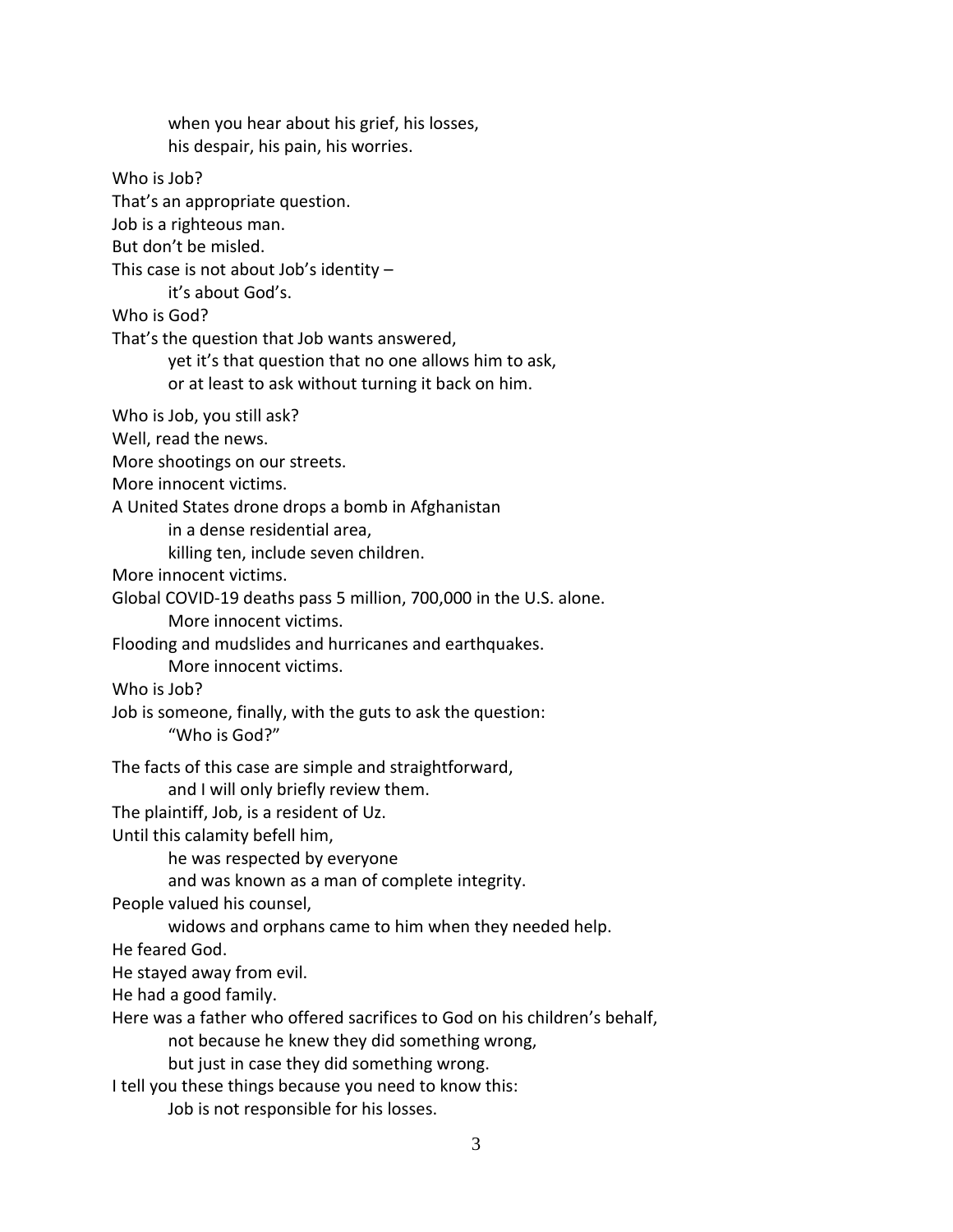And concerning those losses,

it should be easy to calculate the damages to his property.

He had seven thousand sheep.

Three thousand camels.

Five hundred teams of oxen.

Five hundred female donkeys.

There is no dispute as to what he has lost,

and you need only figure out the fair market value.

But how can you put a dollar value on his other losses?

Seven sons, three daughters.

Countless servants.

Damage to reputation, to goodwill.

His mental and physical health.

His faith.

Friends, Job is an innocent victim.

Oh, maybe he's not innocent in the sense that he's perfect, that he's totally free from sin.

But he is innocent of whatever it was that has caused him to pay the price that he has been asked to pay.

Our law books are filled with cases that support this general rule –

good things happen to good people

while bad things happen to bad people.

## Proverbs 3, verses 9-10 says,

*Honor the Lord with your wealth, with the firstfruits of all your crops; then your barns will be filled to overflowing, and your vats will brim over with new wine.* (Proverbs 3:9-10, NIV)

And consider Psalm 1, verse 6,

"For the Lord watches over the path of the godly, but the path of the wicked leads to destruction."

You reap what you sow,

you scratch my back, I'll scratch yours.

We can understand those rules.

If the world worked this way, we could live with it.

If the world worked that way, and only that way,

there would be no need to be here.

If God worked that way, we wouldn't be here today.

But look at Job, my client.

Look at him! Resist the urge to turn away.

Who is Job? He is someone who is innocent of any sin that would bring about such extreme suffering.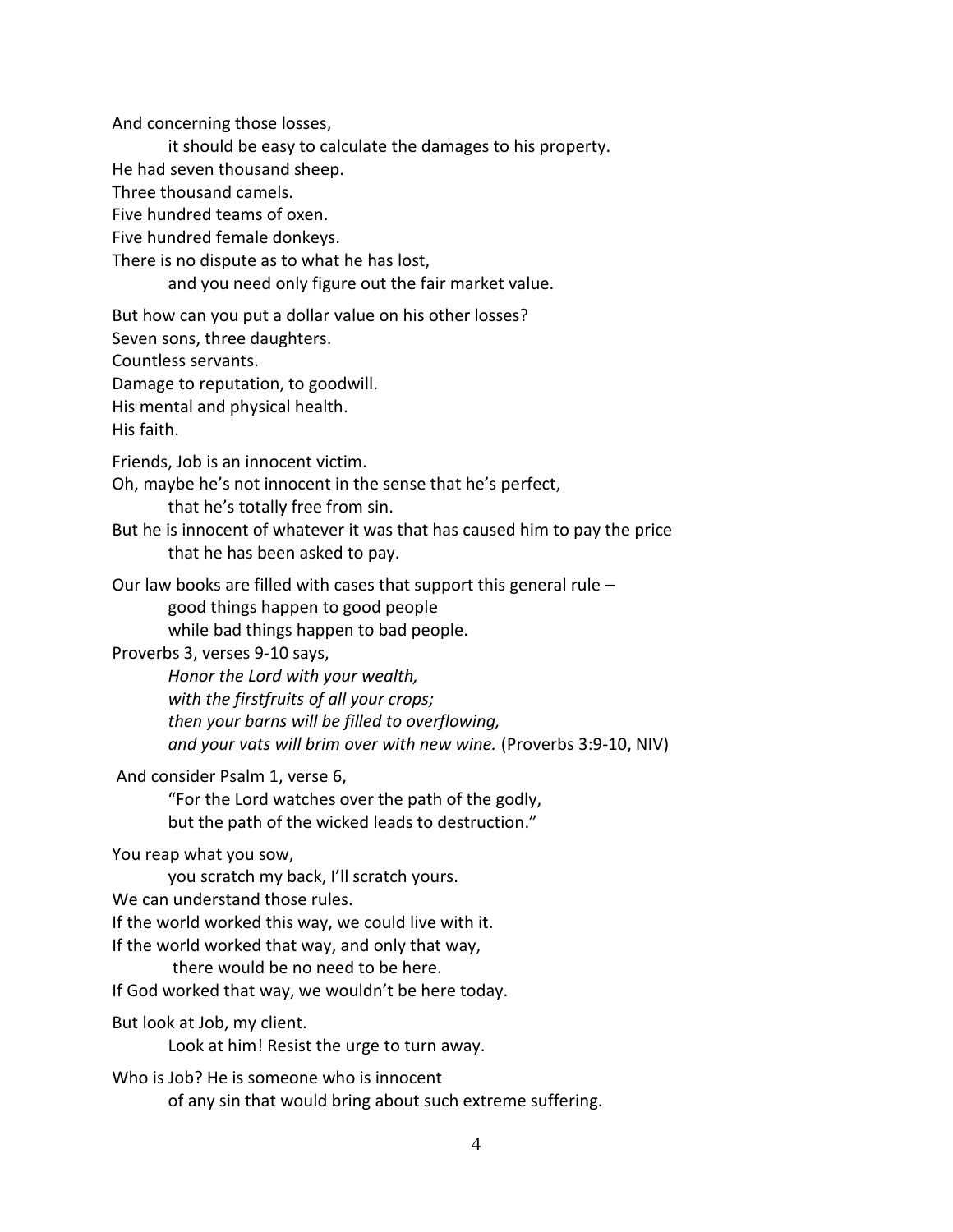Who is Job? He is someone who deserves an explanation. Who is Joh? He is someone who simply wants his grievances to be heard. Who is Job? That's what everyone is asking. The better question is, Who is God? Job wants an answer. And my friends of the jury, so should you.

On behalf of my client, I thank you for your time and your attention.

\_\_\_\_\_\_\_\_\_\_\_\_\_\_\_\_\_\_\_\_\_\_\_\_\_\_\_\_\_\_\_\_\_\_\_\_\_\_\_\_\_\_\_\_\_\_\_\_\_\_\_\_\_\_\_\_\_\_\_\_\_\_\_\_\_\_\_\_\_\_\_\_

I chose to begin my message this morning

in the way that I did because the book of Job

is basically a legal argument.

If you read through the prophets,

there's many examples of using the court metaphor when God and Israel are in conflict.

Sometimes, God takes the role of prosecutor.

Sometimes, God is the judge,

In Job, God is the defendant.

Job wants answers for his suffering.

And he wants them now!

It's ironic to me that the book of James refers to the patience of Job

because, as you read through this book,

patience is not the one attribute that you might pick out for him.

Most scholars agree that Job probably was written

while Israel was exiled in Babylon.

This exile lasted two generations,

and it brought Israel's faith into crisis.

The center of Israel's life  $-$  the center of all of life, in fact  $-$  was gone.

The land, the temple, the palace, the whole sacrificial system,

and all the things that went with it  $-$  gone.

Do you see why the book of Job would speak into a time like that?

The hottest question of the day was, "Why?"

Why did this happen?

There were multiple responses.

Some said they deserved it.

God has punished us for our sin, they said,

as the prophets had warned for centuries.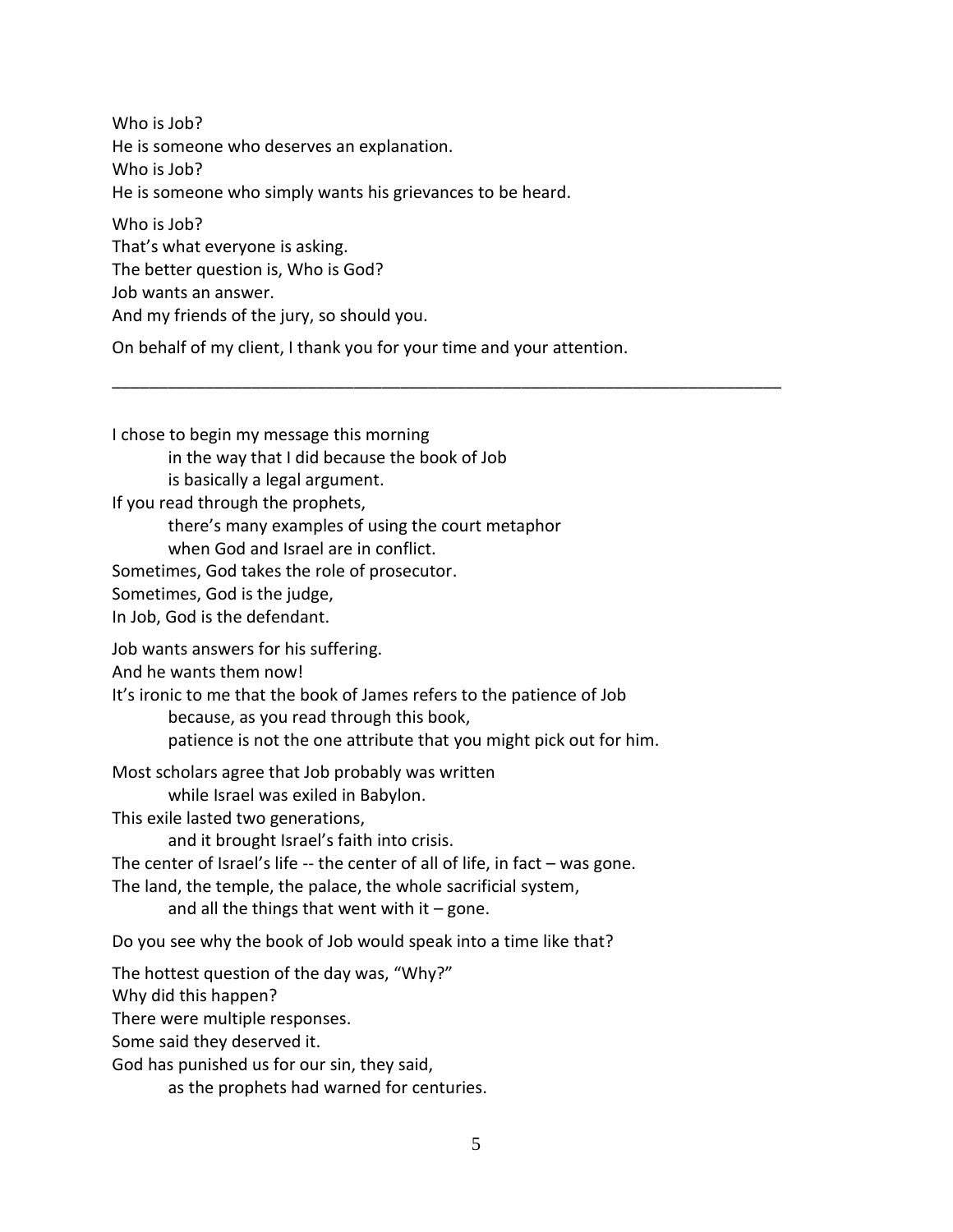Others said that Yahweh was not as strong and powerful as Marduk, the god of the Babylonians.

Still others questioned the very existence of God.

The prophet Isaiah said that the people should wait with hope,

for God was with them,

would not forsake them, and would bring them back home.

And then there's Job's author.

Job's author wasn't interested in those answers.

Job's author was interested in the question: Who is God?

And so the book of Job is sort of set out like a test case.

What if I told you that there was a perfectly righteous man,

who, like Israel, had been wealthy and powerful.

What if I told you that, like Israel, this man wound up losing everything his home, his family, his power, his reputation.

And what if I told you that the man rejected the explanations

that his friends kept repeating to him,

the same explanations that he himself once believed and taught:

that is, the reason bad things happen

is because of some sin that has been committed,

some evil that has been done.

If you take away that order, that understanding, what then? Would the man still be faithful? Could he? Could Israel?

The first verse of Job reads like a fairy tale, a fable.

Once upon a time . . . okay, I added that part, but go with me here. Once upon a time, "In the land of Uz, there was a man named Job." And God, like a proud parent, says to the Satan,

"Do you see my man, Job, do you see how he loves me? " "Of course he loves you", says the Satan.

"He responds to you as he does because you bless him and protect him.

He loves you as much as a 3-year old loves someone with a pocketful of candy."

Now, it's important to note that, in Job,

Satan is not the devil of horns, hooves, and a pitchfork fame.

No, the Satan is the Accuser, heaven's prosecuting attorney,

whose role it is to report to God about the actions of humans.

God allows Satan to test Job.

And of course, Job passes, at least initially,

just as God thought he would.

Upon news that his children were dead and his property was lost, Job said,

"The Lord gave and the Lord has taken away;

praise be the name of the Lord."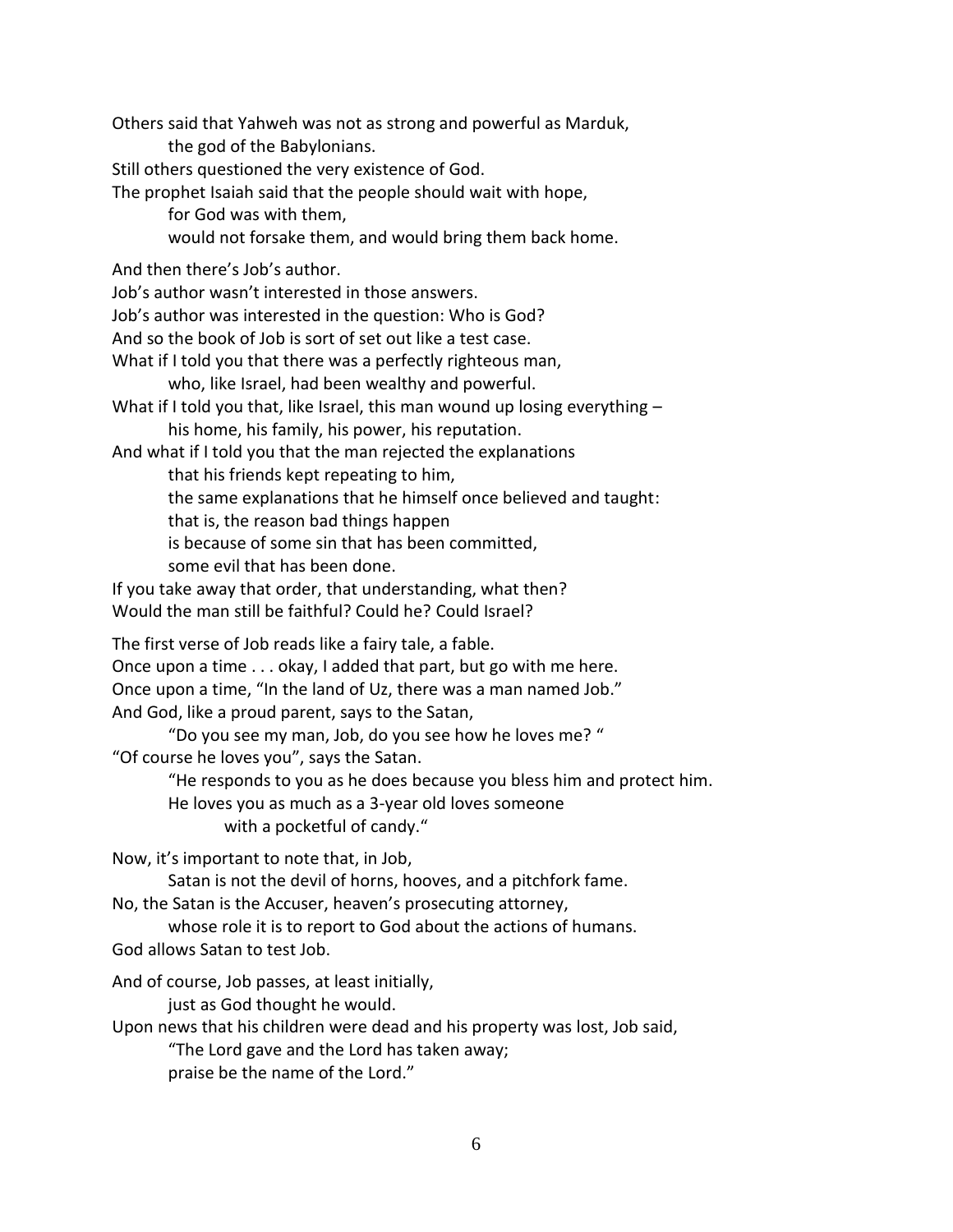And then, when boils cover his body and he is urged to curse God, Job responded, "Shall we accept good from God, and not trouble?"

But once you get beyond, chapter 2, you find different questions, questions from someone who has had time to dwell in his grief, his loss. Job is a man who spends seven days in complete silence,

and then breaks that silence by cursing the day of his birth.

I remember a conversation that I had with some friends a few years back. One of my friends was struggling to figure out

what he thought about God after his two year-old son

was diagnosed with a disease that would last his entire life.

You know, these were questions that we didn't talk about when we were younger. We went back and forth, asking and responding to some deep questions. In a nutshell, his essential question was this:

If we give honor and praise to God for blessing us and protecting us, what then do we say when our prayers are not answered (or, at least in the way in which we would like)?

In the face of suffering, what can we say about God ? We are going to be spending the next couple Sundays in the book of Job. And so I spent most of my time today setting up the question that Job asks.

I do not want to do what Job's friends did and provide easy answers so that we can just move past the questions that Job asks, continuing on as we were.

But here, right at the beginning, there are some things we can say.

The first thing that we can say

is that God is big enough to hear our questions,

our doubts, our complaints, even our anger.

You know, a significant number of you

have experienced some significant losses over the past year.

Sometimes, our prayers are not answered in the ways we would like, and the book of Job does not shy away from those emotions, those deep questions.

That's one of the reasons why I feel so drawn to the book of Job.

It doesn't duck the hard questions.

In fact, it keeps the hard questions hard.

Sometimes, just being able to ask the question is the beginning of hope.

The second thing that we can say is that the problem of evil and suffering

is not something that we will ever "solve" in our present world.

Our primary task is not so much to give answers

to impossible philosophical questions,

but to feed the hungry, to give good news to the poor,

to welcome the stranger and to proclaim the year of the Lord's favor.